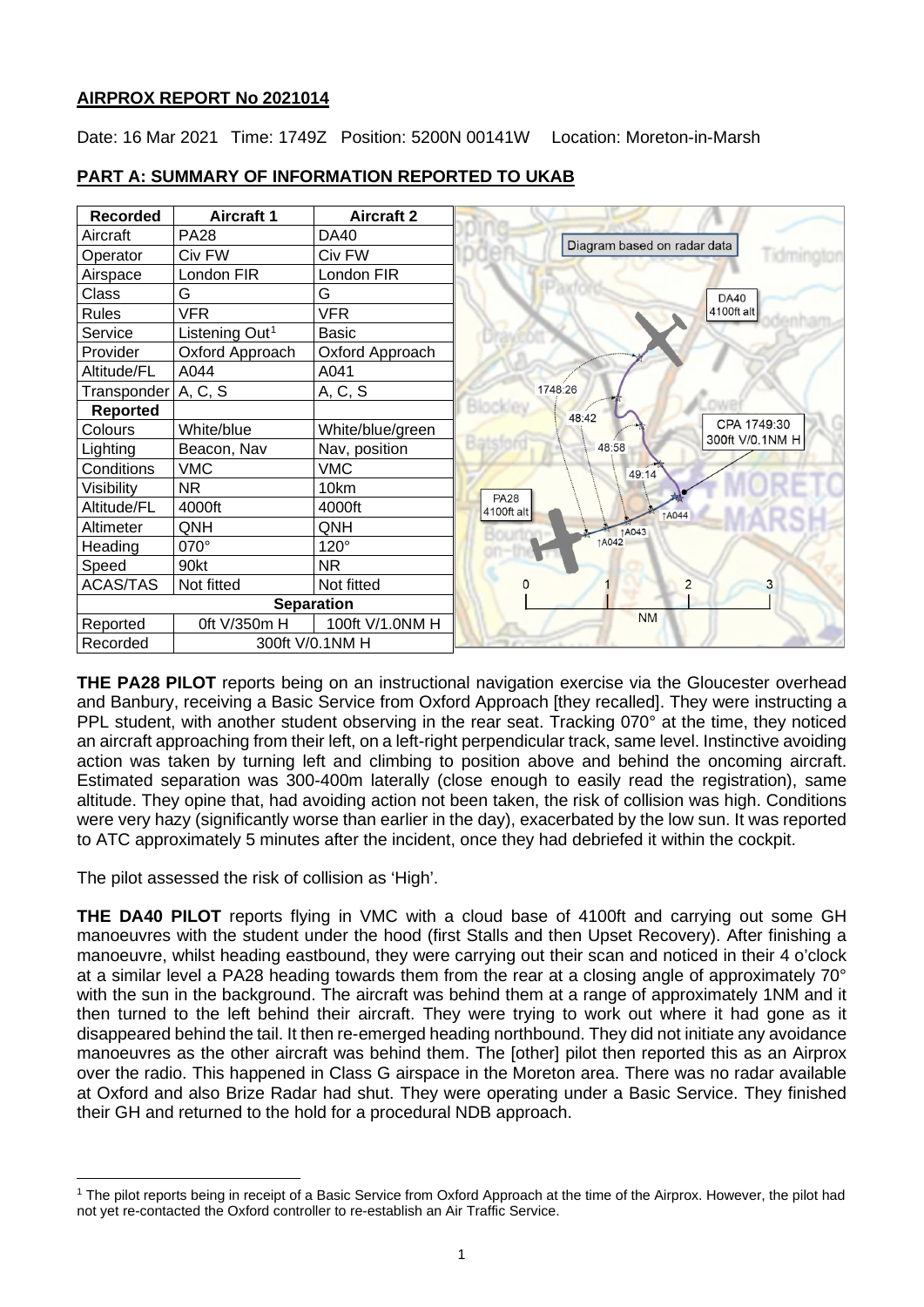The pilot assessed the risk of collision as 'Low'.

**THE OXFORD APPROACH CONTROLLER** reports that they were the ATCO working the Tower and Approach positions combined from the VCR (due to staff shortages). At approximately 1755Z, [the PA28 pilot] reported an Airprox on frequency. They requested that the pilot pass the details of the Airprox, which they did. The pilot reported a miss distance of approximately 400m at the same level and identified the other aircraft by its registration. Both aircraft were VFR and receiving a Basic Service from the controller, they recalled.

#### **Factual Background**

The weather at Brize Norton was recorded as follows:

METAR EGVN 161750Z 34009KT 9999 FEW023 11/06 Q1030 NOSIG RMK BLU BLU=

#### **Analysis and Investigation**

## **London Oxford Airport**

This Airprox occurred during light to medium traffic levels. The controller was operating Tower and Approach combined on frequency 125.090MHz. [The DA40] took-off from Oxford at 17:09, the FPS denoted that the aircraft was planned to route to the NW for general handling. At **17:12**, [The DA40 pilot] transmitted, "*[DA40 c/s], request Basic Service*", the TWR/APP controller replied, "*[DA40 c/s, Basic Service, no level restriction*" which was read back correctly by the pilot.

[The PA28], took-off from Oxford at **17:07**, the FPS denoted that the aircraft was planned to route on a local flight to the west. At **17:09**, the Oxford TWR/APP controller reported, "*[PA28 c/s], Basic Service, no level restriction*", the pilot initially responded, "*say again*", the original transmission was repeated and then read back as follows by the pilot, "*Basic Service, no level restriction, [PA28 c/s]*".

At **17:24**, [the PA28 pilot] requested a frequency change to Gloucester approach, the Oxford controller asked who had just asked to leave the frequency and [the PA28 pilot] responded. The Oxford controller then instructed [the PA28 pilot] as follows: *"[PA28 c/s], squawk conspicuity and freecall*" which was readback by the pilot. (Note: Gloucester Airport was NOTAM'd as closed at this time.)

At **17:28** [the PA28 pilot] returned to the Oxford frequency and reported, "*nothing heard, switching to Brize Radar 124.275*", the controller again instructed the pilot to "*squawk conspicuity, freecall*" which was acknowledged by the pilot. A short time after this, the aircraft was seen to change to Brize Norton frequency monitoring code, this is seen to change to the Oxford frequency monitoring code at **17:42**. The CPA occurred at **17:49**. [The PA28 pilot] then established contact with Oxford at **17:51** and reported the Airprox.

[The PA28 pilot] had not been in receipt of a service from Oxford at the time of the Airprox. The pilot had selected the frequency monitoring code but, whilst Oxford was operating without the use of radar at this time, there was no real way of Oxford being aware of the aircraft's presence in the area.

[The DA40 pilot] was operating under a Basic Service and therefore it should be remembered that, as per CAP774, the pilot should not expect any form of Traffic Information from a controller under this service and that, whether Traffic Information has been provided or not, the pilot remains responsible for collision avoidance without assistance from the controller. Both aircraft had been known to depart in westerly or north-westerly directions from the aerodrome but had been airborne some 40+ minutes before the CPA. The Oxford controller had not received any significant position/level updates from either pilot in the time leading up to the Airprox, and so could not realistically be expected to know that the aircraft at the time were flying in such close proximity to each other. It is noteworthy that, due to staff sickness, radar had been largely unavailable (or 'on request') for a large section of the day.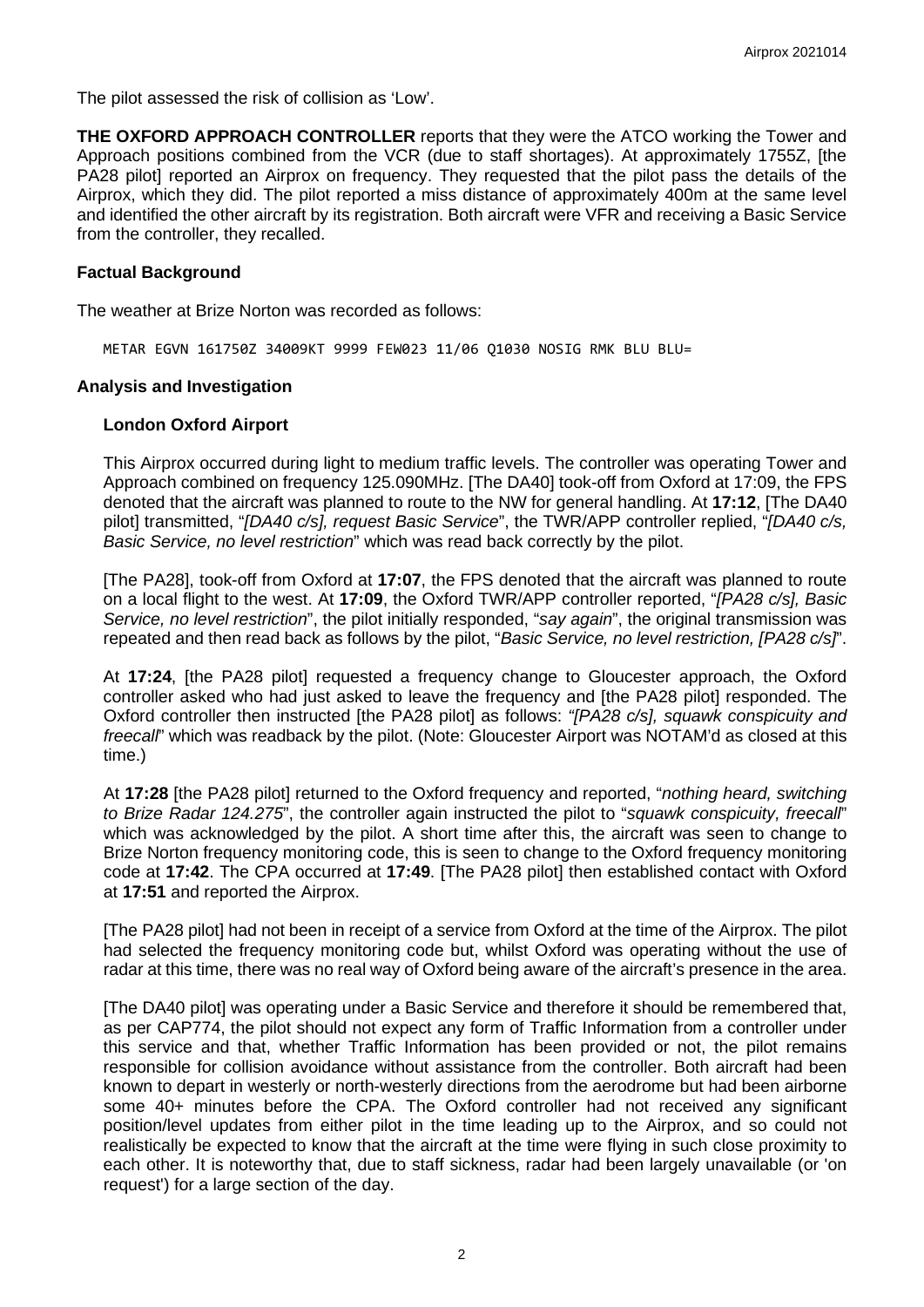This event occurred in Class G airspace where ultimately, regardless of the ATS being provided, the pilots are responsible for collision avoidance.

## **UKAB Secretariat**

The PA28 and DA40 pilots shared an equal responsibility for collision avoidance and not to operate in such proximity to other aircraft as to create a collision hazard.<sup>[2](#page-2-0)</sup> If the incident geometry is considered as converging then the DA40 pilot was required to give way to the PA28.<sup>[3](#page-2-1)</sup>

## **Summary**

An Airprox was reported when a PA28 and a DA40 flew into proximity over Moreton-in-Marsh disused airfield at 1749Z on Tuesday 16th March 2021. Both pilots were operating under VFR in VMC, the PA28 pilot was listening out on the Oxford Approach frequency and the DA40 pilot was in receipt of a Basic Service from Oxford Approach.

# **PART B: SUMMARY OF THE BOARD'S DISCUSSIONS**

Information available consisted of reports from both pilots, radar photographs/video recordings, a report from the air traffic controllers involved and a report from the appropriate ATC operating authority. Relevant contributory factors mentioned during the Board's discussions are highlighted within the text in bold, with the numbers referring to the Contributory Factors table displayed in Part C.

Due to the exceptional circumstances presented by the coronavirus pandemic, this incident was assessed as part of a 'virtual' UK Airprox Board meeting where members provided a combination of written contributions and dial-in/VTC comments.

The Board first considered the actions of the PA28 pilot. Some members wondered whether the PA28 pilot's instructor had been aware of the Gloucester closure NOTAM but had allowed the student to continue with their plan in order to highlight a teaching point. If this was indeed the case, the Board felt that perhaps allowing the student to attempt to contact an airfield that was known to be closed, followed by attempting to contact a different airfield outside their published hours of LARS operation, had been the most appropriate course of action. The Board felt that, had the PA28 pilot remained on the Oxford frequency, then they may have gained situational awareness (SA) on the position of the DA40. Members agreed that, in the event, the PA28 pilot had not had any SA on the presence of the DA40 (**CF5**) and that this had, at least in part, been due to the fact that they had not been on the same frequency as the DA40 pilot (**CF4**). Additionally, without any form of electronic conspicuity equipment capable of detecting the DA40's presence, the PA28 pilot had had to rely on their lookout to detect the presence of potential threats to their aircraft. Some members wondered whether the PA28 pilot had been distracted from their lookout by the various frequency changes that they had been making in attempting to make contact with other agencies. However, the Board could not be certain that this had been the case and so did not assign a contributory factor in this regard. However, members concluded that the PA28 pilot had, nevertheless, sighted the DA40 late and that this had contributed to the Airprox (**CF6**).

Turning to the actions of the DA40 pilot, members noted that they had been on the Oxford frequency, albeit under a Basic Service, for approximately 40min prior to the Airprox occurring. The Board noted that the pilot had remained in the vicinity of Oxford while conducting their air exercises and that they had probably deemed a Basic Service sufficient for their needs on that particular flight. However, and notwithstanding the Oxford controller did not have access to surveillance-derived information (and therefore could not have provided anything more than a Basic Service), the Board wished to remind pilots of the relative advantages of a surveillance-based Air Traffic Service (ATS) over a nonsurveillance-based ATS. Members noted that the DA40 had also not been equipped with any form of electronic conspicuity equipment capable of detecting the PA28's presence and agreed that, without any information on the presence of the PA28 from the Oxford controller, they had not had any situational

<span id="page-2-0"></span><sup>2</sup> SERA.3205 Proximity.

<span id="page-2-1"></span><sup>3</sup> SERA.3210 Right-of-way (c)(2) Converging.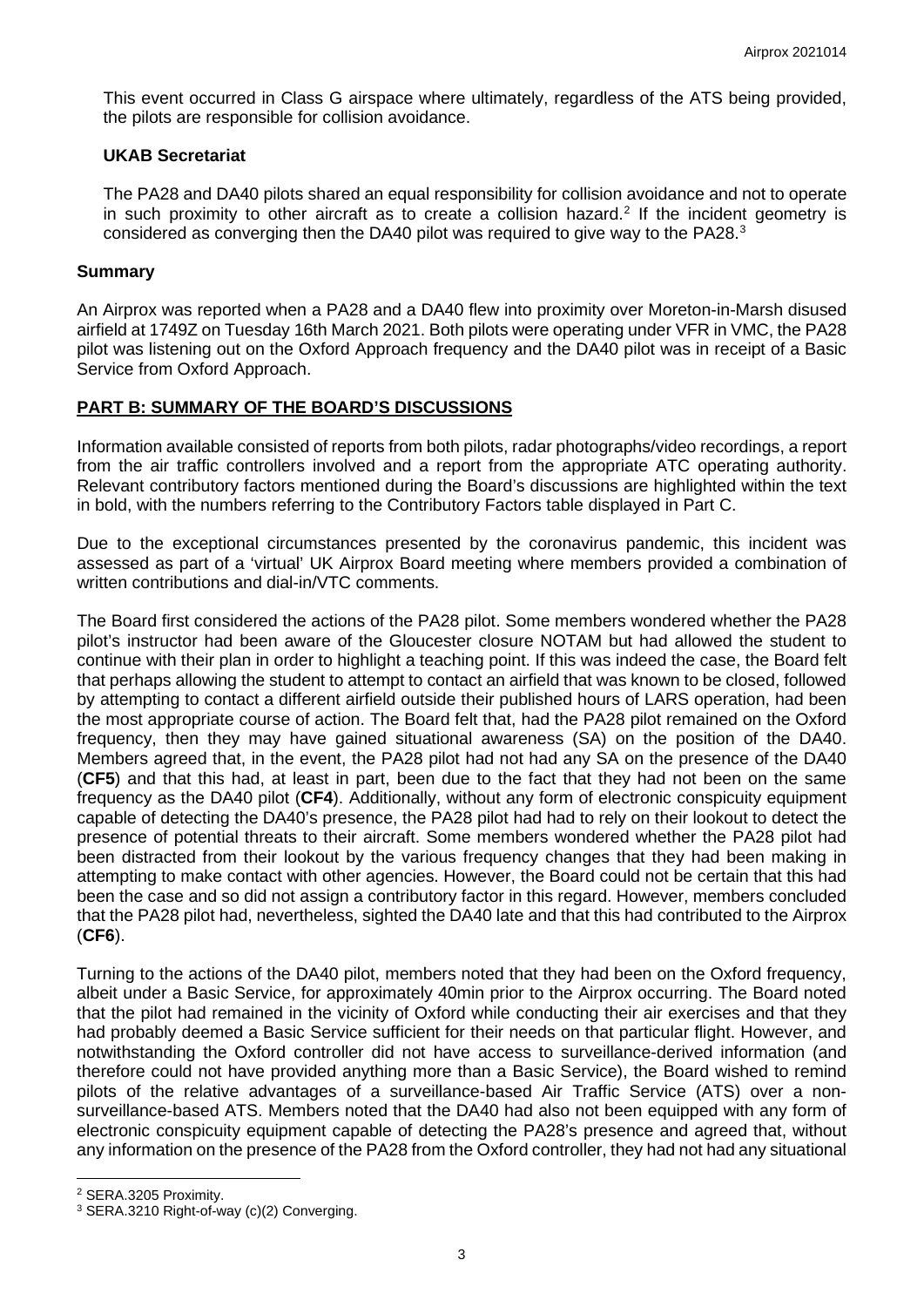awareness of the presence of the PA28 (**CF5**). As with the PA28 pilot, this had left the DA40 pilot reliant upon sighting any potential threats to their aircraft. In the event, the DA40 pilot had not sighted the PA28 until it had already started to pass behind their aircraft and the Board judged that this effective nonsighting had been contributory to the Airprox (**CF7**).

The Board then discussed the actions of the Oxford Approach controller. Members noted that Oxford ATC had been unable to provide surveillance-based Air Traffic Services due to staffing shortages, and that this had led to the Tower controller delivering the Approach and Tower functions from the visual control room. The Board felt that this had contributed to the Airprox in that the Oxford Approach controller had had no means by which they could observe the relative proximity of the 2 aircraft (**CF1**). Furthermore, because the PA28 pilot had not yet re-contacted the Oxford Approach controller after their unsuccessful attempts to establish a Service with another provider, the Oxford Approach controller had had no situational awareness of the position of the PA28 relative to the DA40 (**CF3**). That said, the Board agreed that the controller had not been required to monitor the DA40 under the terms of the Service being delivered (Basic Service) (**CF2**) and that there was nothing that they could have done to alert the DA40 pilot to the presence of the PA28.

Finally, the Board considered the risk involved in this event. Members noted that the pilots' assessment of the risk of collision differed greatly, but that the DA40 pilot's assessment had been made after the PA28 had already started to pass behind their aircraft. The Board was grateful for the NATS radar data, which enabled a reliable measurement of CPA to be made, and considered that, although the PA28 pilot had seen the DA40 at a relatively late stage and that safety had unquestionably been degraded, it had been in sufficient time for them to remove any risk of collision. Consequently, the Board assigned a Risk Category C to this Airprox.

# **PART C: ASSESSMENT OF CONTRIBUTORY FACTORS AND RISK**

|                | 2021014                                                        |                                                   |                                                                                                    |                                                                                         |  |  |  |  |  |  |  |  |
|----------------|----------------------------------------------------------------|---------------------------------------------------|----------------------------------------------------------------------------------------------------|-----------------------------------------------------------------------------------------|--|--|--|--|--|--|--|--|
| <b>CF</b>      | Factor                                                         | <b>Description</b>                                | <b>ECCAIRS Amplification</b>                                                                       | <b>UKAB Amplification</b>                                                               |  |  |  |  |  |  |  |  |
|                | <b>Ground Elements</b>                                         |                                                   |                                                                                                    |                                                                                         |  |  |  |  |  |  |  |  |
|                | • Manning and Equipment                                        |                                                   |                                                                                                    |                                                                                         |  |  |  |  |  |  |  |  |
| 1              | • ATM Staffing and<br>Organisational<br>Scheduling             |                                                   | An event related to the planning and<br>scheduling of ATM personnel                                |                                                                                         |  |  |  |  |  |  |  |  |
|                | • Situational Awareness and Action                             |                                                   |                                                                                                    |                                                                                         |  |  |  |  |  |  |  |  |
| $\overline{2}$ | Contextual                                                     | Information<br>ANS<br>Flight<br>Provision         | Provision of ANS flight information                                                                | The ATCO/FISO was not required<br>to monitor the flight under a<br><b>Basic Service</b> |  |  |  |  |  |  |  |  |
| 3              | Contextual                                                     | • Traffic Management<br><b>Information Action</b> | An event involving traffic<br>management information actions                                       | The ground element had only<br>generic, late or no Situational<br>Awareness             |  |  |  |  |  |  |  |  |
|                | <b>Flight Elements</b>                                         |                                                   |                                                                                                    |                                                                                         |  |  |  |  |  |  |  |  |
|                | <b>. Tactical Planning and Execution</b>                       |                                                   |                                                                                                    |                                                                                         |  |  |  |  |  |  |  |  |
| 4              | <b>Human Factors</b>                                           | • Pre-flight briefing and flight<br>preparation   | An event involving incorrect, poor or<br>insufficient pre-flight briefing                          |                                                                                         |  |  |  |  |  |  |  |  |
|                | • Situational Awareness of the Conflicting Aircraft and Action |                                                   |                                                                                                    |                                                                                         |  |  |  |  |  |  |  |  |
| 5              | Contextual                                                     | • Situational Awareness and<br>Sensory Events     | Events involving a flight crew's<br>awareness and perception of<br>situations                      | Pilot had no, late or only generic,<br><b>Situational Awareness</b>                     |  |  |  |  |  |  |  |  |
|                | • See and Avoid                                                |                                                   |                                                                                                    |                                                                                         |  |  |  |  |  |  |  |  |
| 6              | <b>Human Factors</b>                                           | · Identification/Recognition                      | Events involving flight crew not fully<br>identifying or recognising the reality<br>of a situation | Late sighting by one or both<br>pilots                                                  |  |  |  |  |  |  |  |  |
| 7              | • Monitoring of Other<br><b>Human Factors</b><br>Aircraft      |                                                   | Events involving flight crew not fully<br>monitoring another aircraft                              | Non-sighting or effectively a non-<br>sighting by one or both pilots                    |  |  |  |  |  |  |  |  |

Contributory Factors:

Degree of Risk: C